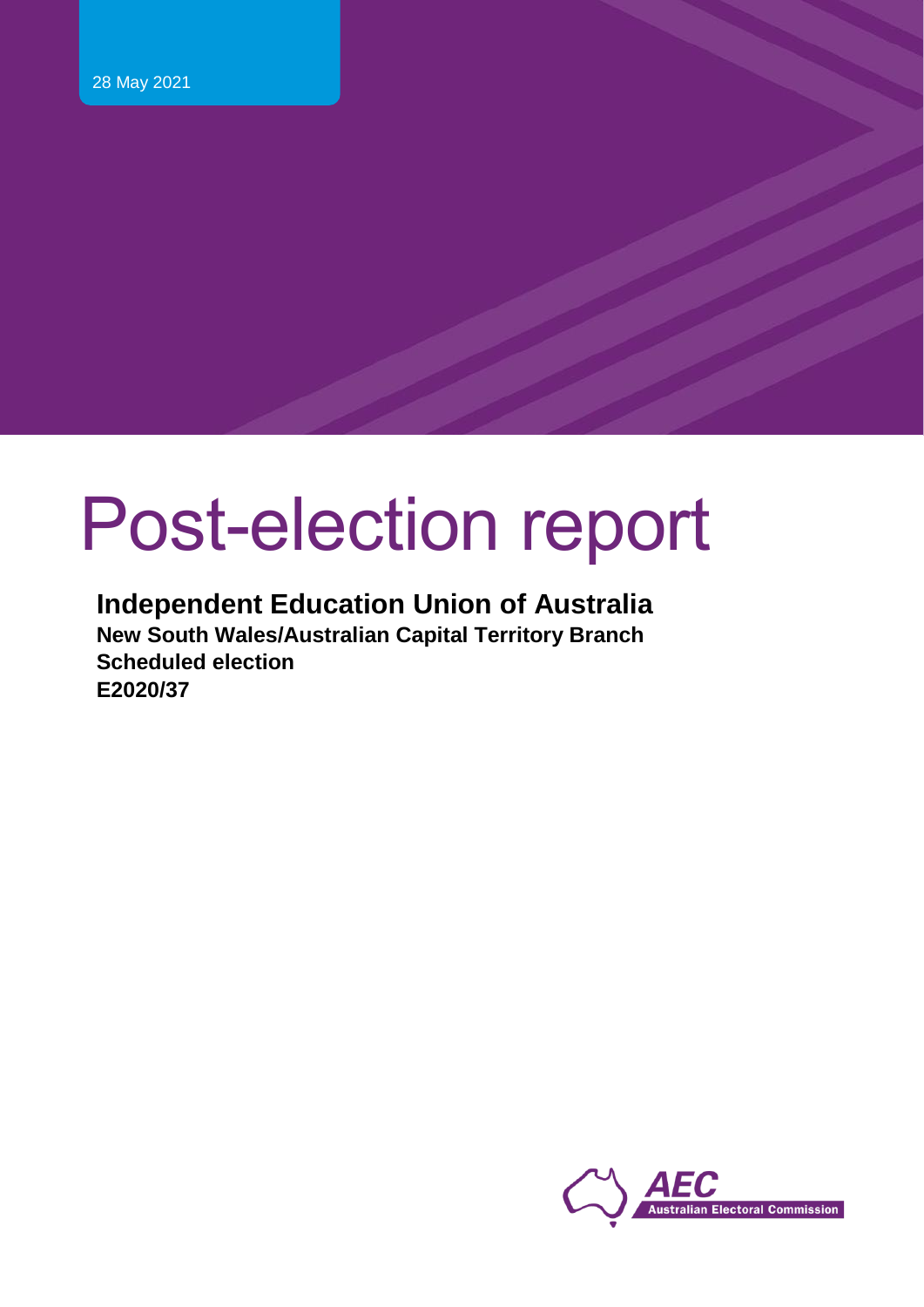## Contents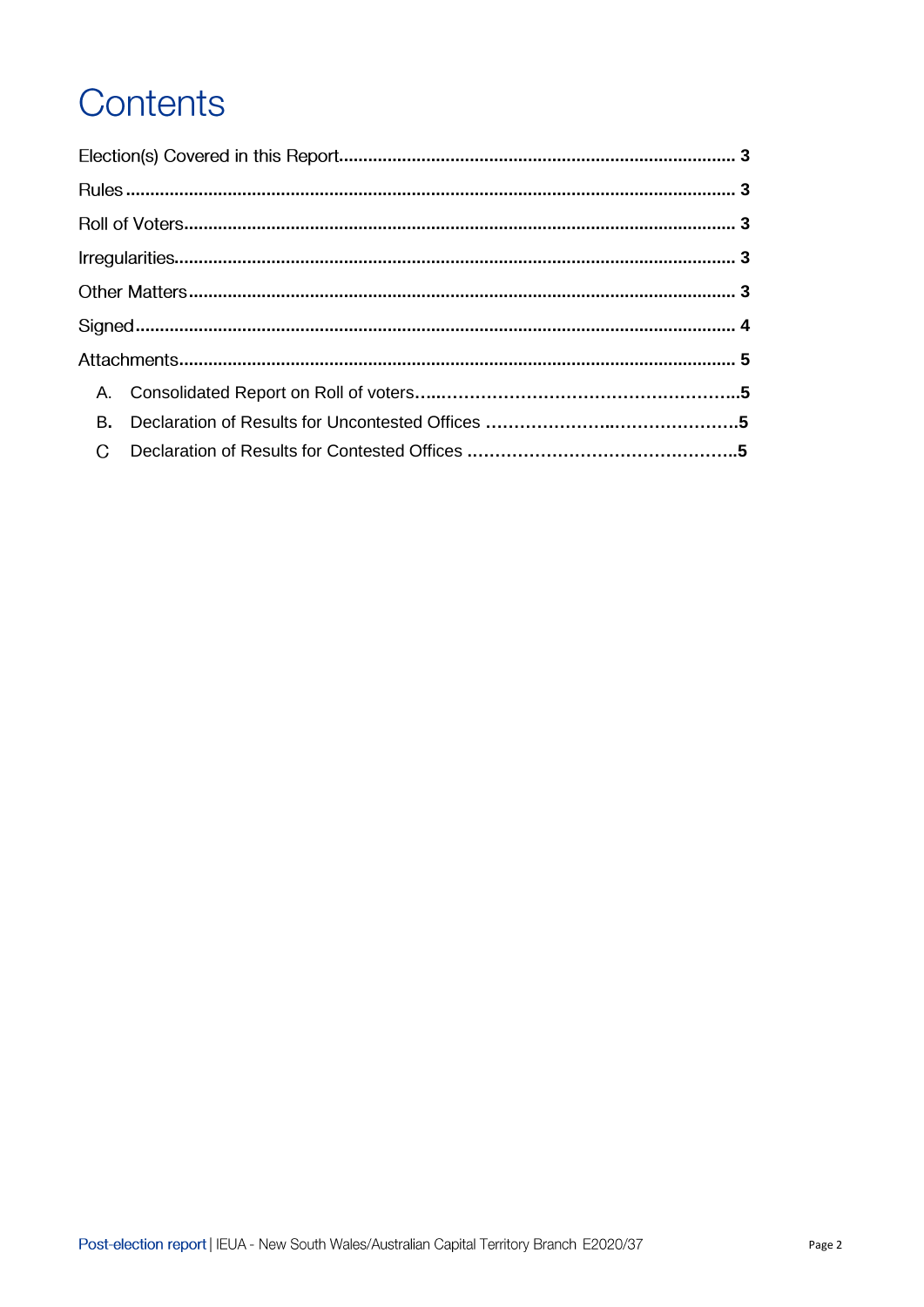### <span id="page-2-0"></span>Election(s) Covered in this Report

Organisation: Independent Education Union of Australia - New South Wales/Australian Capital Territory Branch Election: Scheduled Election Decision No/s: E2020/37

#### <span id="page-2-1"></span>Rules

| Rules used for the election:                             | [130N: Incorporates alterations of 16 October 2020 [R2020/119]<br>And [R2020/135]] (replaces rulebook dated 12 October<br>[R2020/88]) |
|----------------------------------------------------------|---------------------------------------------------------------------------------------------------------------------------------------|
| Rules difficult to apply/interpret:                      | <b>None</b>                                                                                                                           |
| Model Rule reference (if any):                           | N/A                                                                                                                                   |
| For more details see the Model Rules on the AEC website: |                                                                                                                                       |
|                                                          | (https://www.aec.gov.au/About_AEC/AEC_Services/Industrial_Elections)                                                                  |

#### <span id="page-2-2"></span>Roll of Voters

Total number of voters on the Roll: See Attachment A Number of apparent workplace addresses:

Number of non-current addresses:

<span id="page-2-3"></span>Other matters pertaining to the roll of voters:

#### Irregularities

Details of written allegations of irregularities, and action taken by AEC: N/A

Other irregularities identified, and action taken: N/A

#### <span id="page-2-4"></span>**Other Matters**

Returning Officer actions required (Section 193): Yes Details: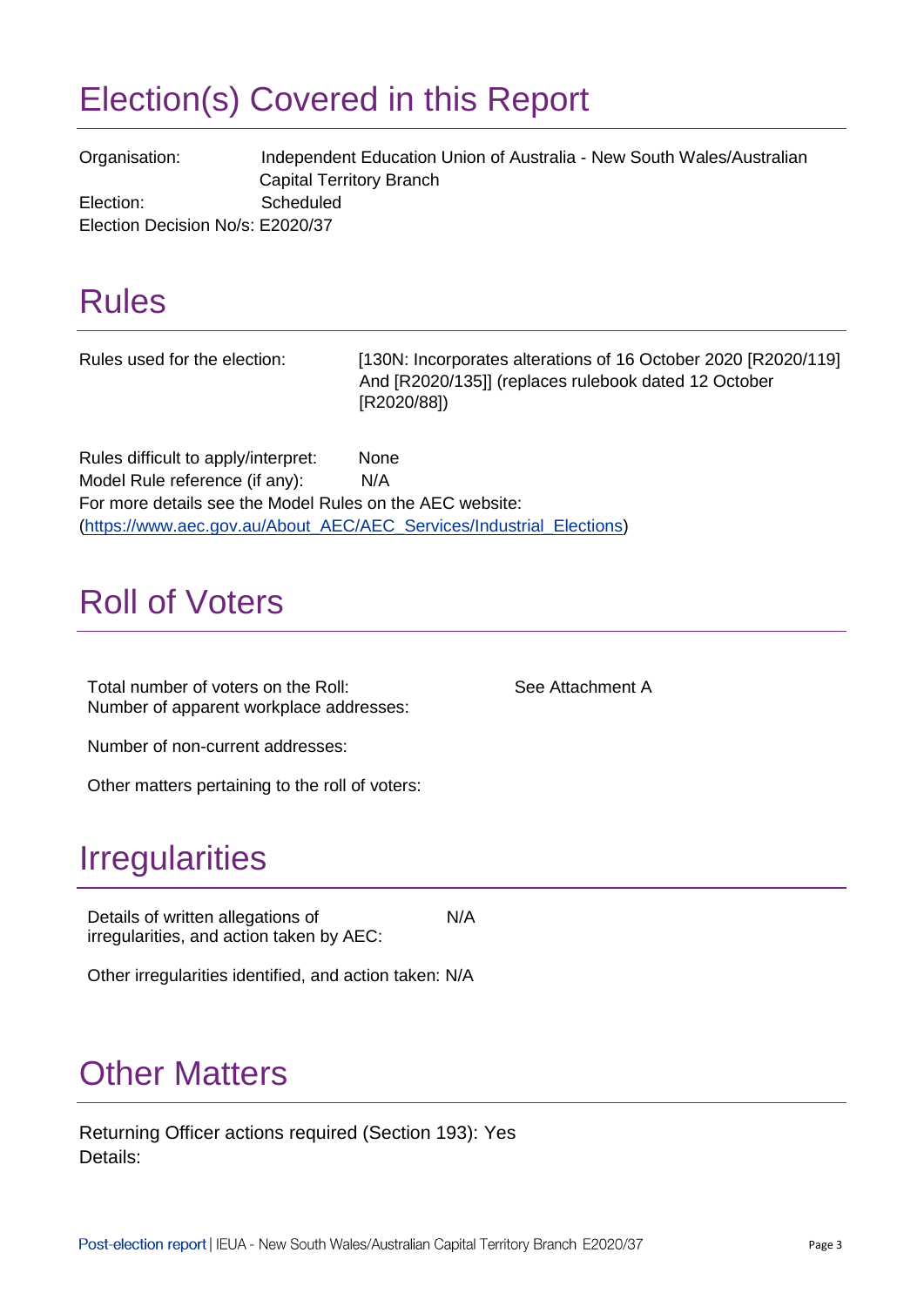- Branch Rule 10.14 (c) states that the roll of voter closes at 1<sup>st</sup> May and rule 10.14 (e) states that the nomination must be received not later than fifth day of May. Rule 10.14 (a) provides for a two year term for Delegates. In accordance with these rules, the close of roll should have occurred on 1st May 2020 and nominations received no later than 5th May 2020. These rules were set aside as the AEC held concerns that the coronavirus pandemic would impact on the ability for stakeholders to fully participate in the election. A timetable for the conduct of the ballot which varies from the rules has been set.
- The effect of branch rules 10.14 (c) and 10.14 (e) would mean that the nominations close 5 days after the roll closes. Subsection 143(3) of the Fair Work (Registered Organisation) Act 2009 (FWRO Act) requires rules to provide that the roll closes 7-30 days before nominations open. Consequently the Branch rules are defective. The Returning Officer will apply subparagraph 193(1) (b)(ii) of the FWRO Act 2009 and follow the federal rule 17(h) which allows for a nomination period of least 21 days with the roll closing 7 days before nominations opening.
- As there is no rule pertaining to the withdrawal of the Nomination, the Returning Officer will apply subparagraph 193(1) (b)(ii) of the Fair Work (Registered Organisation) Act 2009 to fix a closing time for the withdrawal of the nomination and the withdrawal period will align with the close of the nomination period.
- Branch rules of the Organisation are silent about the ballot closing date. But the Federal rule 17(p) and 17(r) states that the ballot to be closed on the  $22<sup>nd</sup>$  day after the opening of the ballot. Due to current delivery time taken by the Australia Post, the ballot period is not sufficient. The Returning Officer will apply subparagraph 193(1) (b)(ii) of the Fair Work (Registered Organisation) Act 2009 to extend the period and will allow 28 days instead of 22 days.
- Rules are silent on remedying defective nominations. Subsection 143(1) (c) of the Fair Work (Registered Organisation) Act 2009 requires that at least 7 days defect period from the date of the notification is required. The Returning Officer will apply subparagraph 193(1) (b)(ii) of the Fair Work (Registered Organisation) Act 2009 and will allow 7 days from the date of the notification to remedy the defect. It is recommended that the Rules incorporate the AEC's Model Rules Guide (refer to paragraph 9.1.1).

Model Rule reference (if any): Refer to AEC Model Rules Guide as indicated above. For more details see the Model Rules on the AEC website: [\(https://www.aec.gov.au/About\\_AEC/AEC\\_Services/Industrial\\_Elections\)](https://www.aec.gov.au/About_AEC/AEC_Services/Industrial_Elections)

<span id="page-3-0"></span>Signed<br>Josten Cand

Ishtiaq Ahmed Returning Officer Australian Electoral Commission E: IEBevents@aec.gov.au P: 02 9375 633128 May 2021